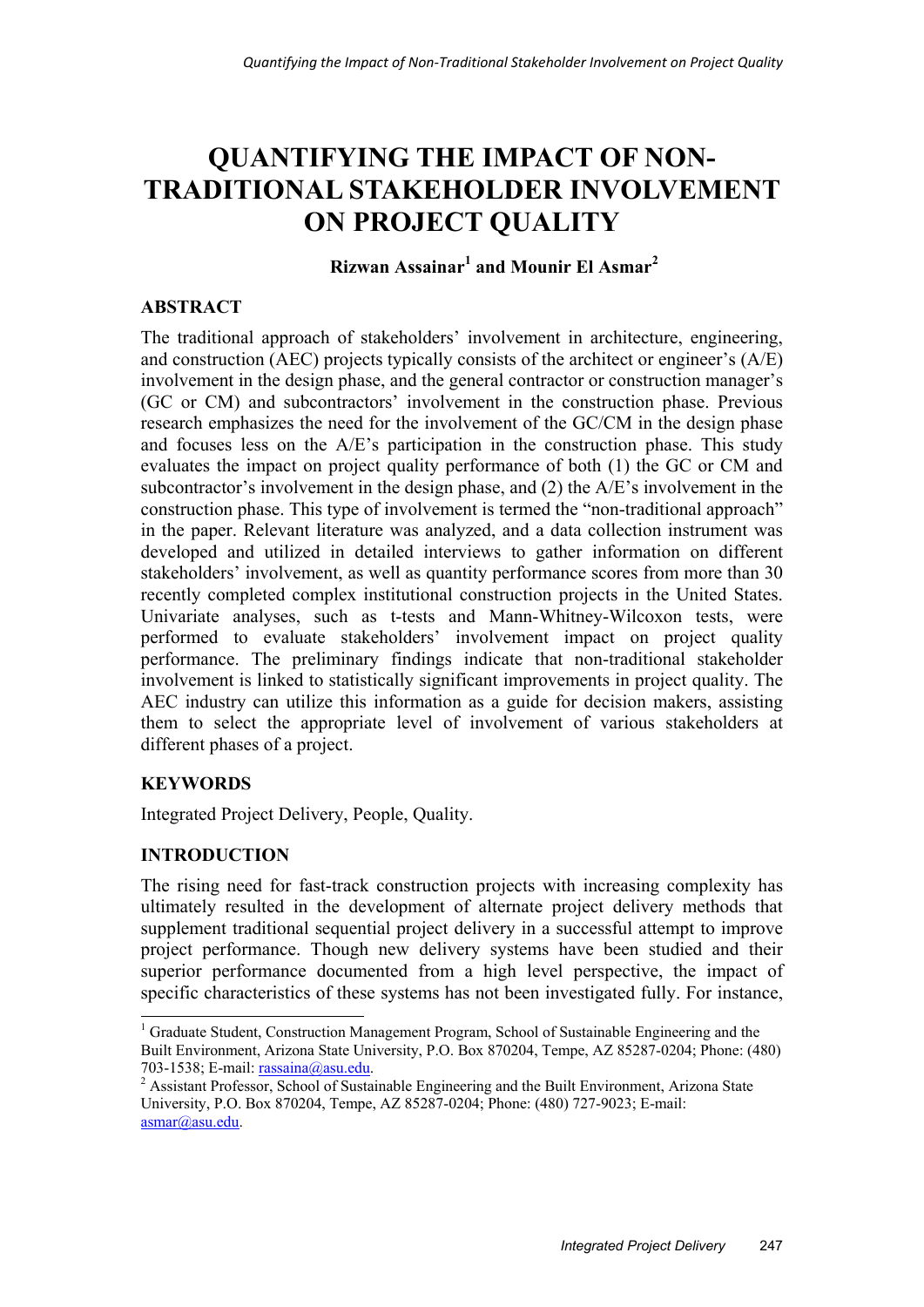the involvement magnitude of key stakeholders in different phases of Architecture, Engineering and Construction (AEC) projects has not been studied in detail and quantified.

The traditional approach of stakeholders' involvement in AEC projects is typically focused on the architects and engineers' (A/E) involvement in the design phase; and the general contractors or construction managers (GC or CM) and subcontractors' involvement in the construction phase. In the past two decades, the new and more collaborative delivery methods contributed to reducing this separation of stakeholder in favor of more integrated types of involvements. Specifically, there has been more emphasis on the early involvement of contractors in the design phase, and to a smaller extent the A/E's involvement in the construction phase. The builders' involvement in the planning and design phases can help guide the design with respect to schedule constraints and early cost estimates, as well as providing constructability analyses through a fundamental understanding of the construction means and methods. Similarly, designers' involvement in the construction phase can help maintain facility quality while possibly decreasing the project duration because of their extensive knowledge of the design. Their involvement also is important to make decisions that help the project move smoothly and to make sure the owners receive an adequate facility that fulfills their needs.

This paper assesses how each stakeholder's specific involvement, and its magnitude, in different phases of an AEC project can impact the project's quality. The paper quantitatively studies how  $(1)$  the involvement of  $A/E$  in the construction phase, and (2) builders in the design phase, are ultimately affecting project quality performance. First, the paper reviews and analyzes the relevant literature on stakeholders' involvement, through looking at both quantitative qualitative studies. Then the paper will discuss the objectives and methodology of the study, before finally presenting the preliminary results and a discussion of the findings.

### **LITERATURE REVIEW**

The literature review addresses two complementary sections. The first covers previous studies that presented quantitative analyses, while the second consisted of more qualitative studies including case studies and opinion-based questionnaire data. Both sets of prior work are valid and complement one another to provide an adequate point of departure for this paper.

#### **QUANTITATIVE STUDIES**

Song et al. (2009) identified contractors' inputs during early design stages and illustrated the impact on construction schedule performance through an industrial case study and a simulation model. The industrial case study and model developed was based on a pipe spool fabrication and construction process. The levels of involvement of the fabrication contractor at different stages of the design and construction stages are used as scenarios. The categorization was based on the contract agreement and consisted of four scenarios: (1) Fabricator involvement starting at the fabrication and assembly stage; (2) Fabricator involvement starting at the Detail Design (DD) stage; (3) Fabricator involvement starting at the Engineering Design Specification (EDS) stage; and (4) Fabricator involvement starting at the Design Basis Memorandum (DBM) stage. The actual project is similar to Scenario 1 above, and the other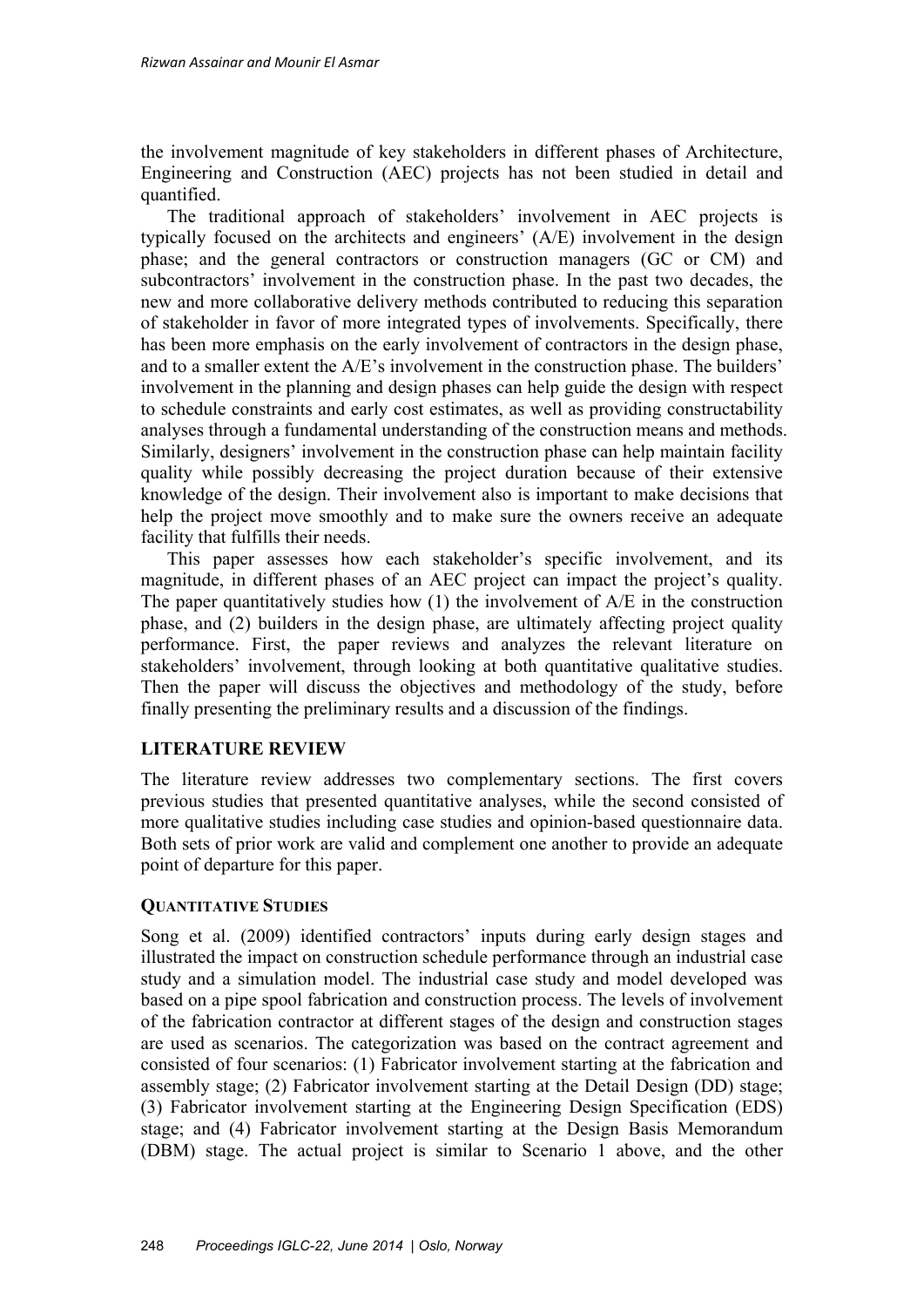scenarios were modeled by estimating frequency data with the help of the actual suppliers in order to estimate realistic data. Scenario 1 was used as the baseline, and Scenario 2 results showed a project duration reduction of 3.4% and a 1.4% reduction of man-hours used. Scenario 3 showed a reduction of 7.7% and 3.6% in project duration and man-hours, respectively; and finally Scenario 4 resulted in project duration and man-hours reductions of 12% and 5.5%, respectively. Commonly observed benefits of early contractor involvement revolve around improved knowledge transfer and include improved drawing quality, material supply, and information flow. However, the scope of the study was limited to (A) being based on a simulation model for a single project, and (B) measuring only the impact on schedule performance, while the resulting project quality performance is not measured. Robert et al. (2012) recently studied early contractor involvement (ECI) in Northern Ireland and showed cost reductions through implementing early contractor involvement. The surveyed project costs ranged from £10.4 million to £268 million, with an average project cost of £123.7 million. When compared with the target costs for the early contractor involvement schemes, an average savings of £1.3 million was calculated per scheme. The following findings were also noticed when early contractor involvement was observed: 92.86% of ECI projects were delivered on time, and 85.71% of ECI projects were delivered to the required quality.

#### **QUALITATIVE STUDIES**

There are a limited number of quantitative studies investigating the early involvement of contractors based on empirical project data. However, numerous studies present indepth insights by surveying experienced practitioners. For example, Gil et al. (2000) conducted a three-phase survey study. In the first phase, 18 lead designers, design managers, and construction managers were interviewed; in the second, 12 individuals working in MEP construction firms were interviewed, ranging from labor managers to vice-presidents. In the third phase, seven practitioners were interviewed to represent owner organizations. The authors conclude that if specialty contractors are involved early during design, the duration and cost are reduced and they can contribute in multiple ways to the project by developing creative solutions while also offering their knowledge of space considerations for construction processes, their knowledge of fabrication and construction capabilities, and their knowledge of supplier lead times and reliability. Gil et al. (2000) also found that early communication between specialty contractors and designers can help designers and owners more accurately estimate the cost of design alternatives thus increasing the quality. More recently, Van Valkenburg et al. (2008) completed case studies and concluded that early involvement of contractors shows promising results and its success depends on the timing and manner of involvement, along with a clear definition of each stakeholder's proper role. Additionally, Mohamad et al. (2010) propose that through contractors' early involvement during the design stage, combined with the use of the value management methodology as a decision-making tool, better optimization of construction cost can be achieved, thus promoting more efficient and effective constructability. The authors suggest that this further transfers the design decision to the professional consultants solving technical problems, which require the combined effort of the multi-disciplinary team. According to Scheepbouwer et al. (2011), owners and contractors agree that early contractor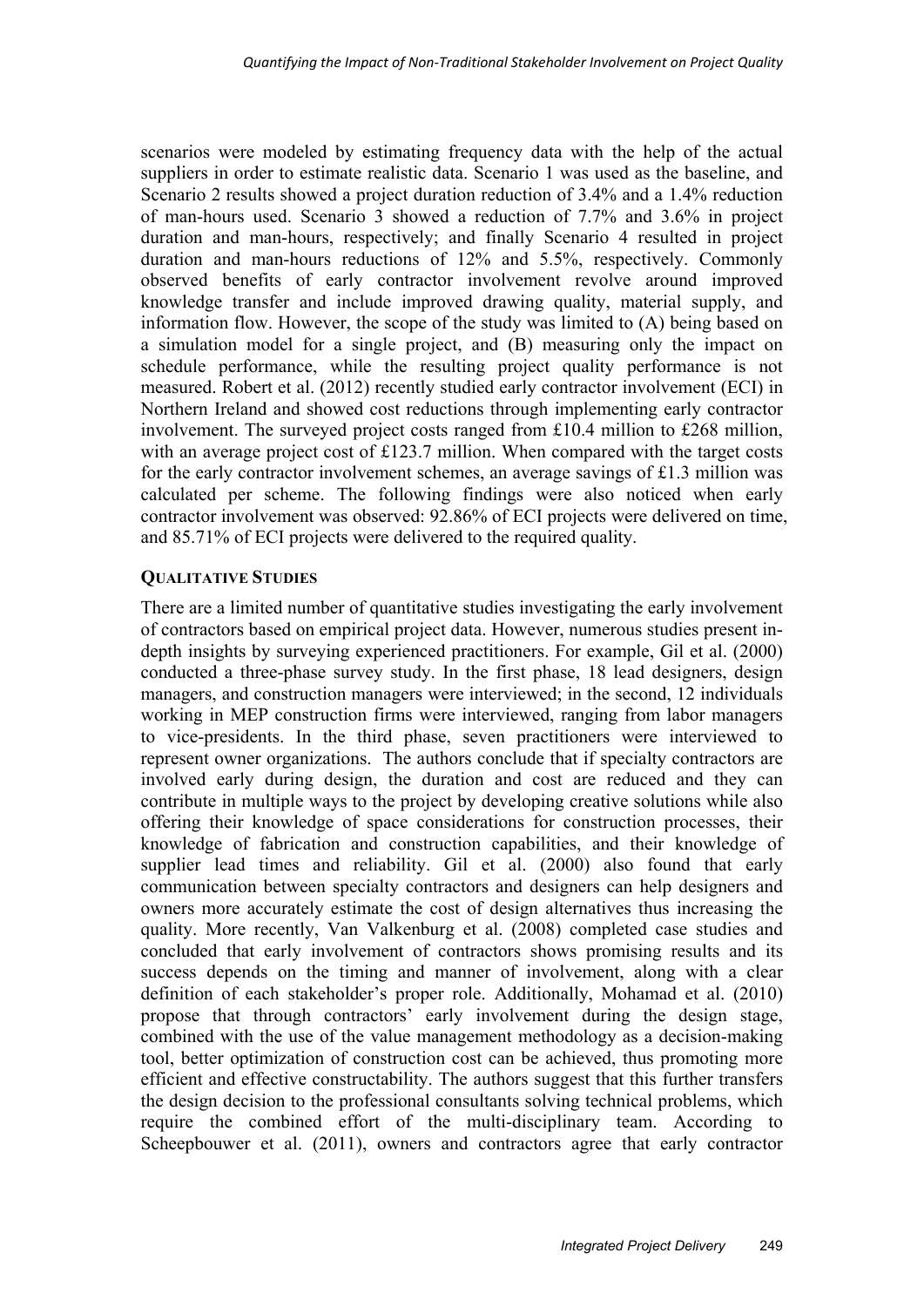involvement helps improve project quality and cost control, but designers argued that any time savings will be negated due to increased collaboration and negotiation between the parties. Rahmani et al. (2012) discusses early contractor involvement as a way to promote innovation, facilitate value management and value engineering, minimize claims and reduce time and cost of projects. The survey conducted by Rahmani et al. (2012) mentions the following benefits resulting from the early involvement of contractors in the design phase: opportunity for better relationships, effectiveness of contractor's input to design, better risk management, overall improved project delivery, efficient resource utilization, improved contract administration, and *improvement in project quality*. This last item is the subject of the current paper, which aims to validate and quantify the resulting improvement in quality due to stakeholders' non-traditional involvement.

#### **PROBLEM STATEMENT AND METHODOLOGY**

The review of literature mostly focused on the early involvement of contractors in the design phase. Unfortunately, the body of literature on the involvement of A/E in the construction phase is relatively shallow. Several studies were based on surveys and opinions of project personnel, and few studies focused on empirical project data. The literature review illustrates that the studies have focused mostly on cost and schedule metrics and some studies showed improvements in these two areas, while most other studies showed there is a potential improvement in several other areas (including project quality) expected from early contractor involvement. This paper will validate and quantify the resulting improvement in quality due to stakeholders' non-traditional involvement to complement the existing literature on schedule and cost performance. The paper also will add to the body of literature the quality impact of the A/E involvement in construction.

This research aims to quantitatively understand how nontraditional involvement of stakeholders impacts project quality performance. The nontraditional involvement of stakeholders is defined as the early involvement of GC or CM and subcontractors in the design phase, and the involvement of A/E in the construction phase. The paper also statistically analyzes the impact of colocation of key project stakeholders on construction quality performance. The objective of this paper is to quantify the impact of various stakeholders' involvement in AEC projects based on data collected from recently completed projects followed by an analysis of quality performance. The paper will empirically analyze data from projects with varying levels of stakeholder involvement at different phases of the project.

The methodology for this study encompasses three distinct stages. *Stage A* was the assessment of literature and industry practices presented earlier, that helped lay the ground for the rest of the study. *Stage A* also included the identification of important input and output variables, serving as a solid basis for the survey development. *Stage B* was the data collection phase and included three steps: survey development; industry data collection; and pilot testing. As a part of survey development, The GC or CM were asked to rate the as-built quality of project systems which includes: foundation, structure, interior finishes, exterior enclosure, roofing, mechanical systems, electrical systems, site and so forth. The ratings were subcategorized into: Economy, Standard, High, Premium, and High Efficiency Premium on a scale of 1 through 5 respectively. The resulting project data from 35 completed complex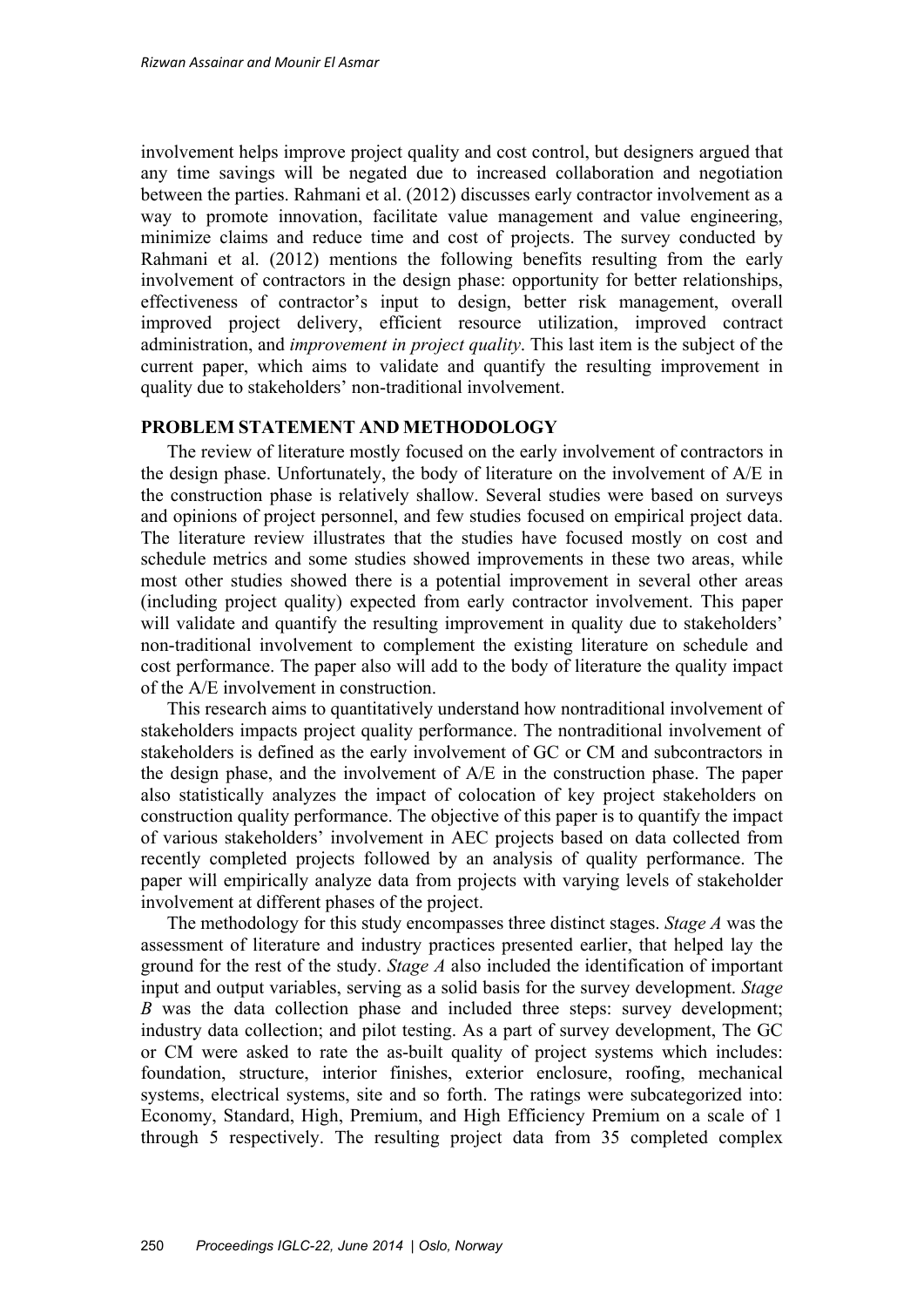institutional projects were verified and readied for analysis. The last stage of this research, *Stage C*, builds on the previous two and consisted of analyzing the data collected then discussing quality performance results. The data collected were statistically analyzed to test whether early involvement of GC or CM and subcontractors in design, and A/E in construction, lead to superior quality performance. The analysis was accomplished in three steps:

- (1) Categorizing the projects falling in each involvement category;
- (2) Testing for normality on all datasets using quantile-to-quantile plots (Q-Q plots) and categorizing into distributions where the normality assumption holds, and those where is does not;
- (3) Conducting two-sided t-tests where the dataset is normally distributed and Mann-Whitney Wilcoxon (MWW) tests where the dataset is non-normally distributed. Since the decision regarding which test to use is based on Q-Q plots, which are used to approximate whether the distribution can be assumed normal, the authors conducted a comprehensive assessment by considering both tests in the analysis and analyzing any differences in the resulting pvalues. Further, in the "preliminary results and discussion" section both test results are discussed.

The variables were categorized into: (1) "No Involvement," (2) "Little Involvement," (3) "Some Involvement," (4) "High Involvement," and (5) "Very High Involvement" of stakeholders in each category. The list of involvement variables (inputs) considered includes:

- The GC or CM familiarity with the owners' objectives and expectations firsthand (directly from the owner);
- The A/E support during the construction phase;
- The involvement GC or CM in the design and preplanning phases:
- The subcontractor or specialty contractor involvement in the design and preplanning phases;
- The use of co-location, a collaborative method where project participants conduct their day-to-day work in the same physical space; otherwise known as the "Big Room."

## **PRELIMINARY RESULTS AND DISCUSSION**

In this section the impact of different stakeholders' involvement on quality performance is quantitatively investigated. As discussed earlier, univariate analyses were performed on the collected project data to study the various involvement variables and test their impact on quality performance. Any significant differences in performance are highlighted based on p-values obtained from t-tests and MWW tests. If these tests show a p-value smaller than 0.05 then there is a statistically significant performance difference between (1) the projects where key stakeholders exhibited heavy non-traditional involvement (A/E in construction; GC or CM and subcontractors in design) and (2) those where key stakeholders were not heavily involved.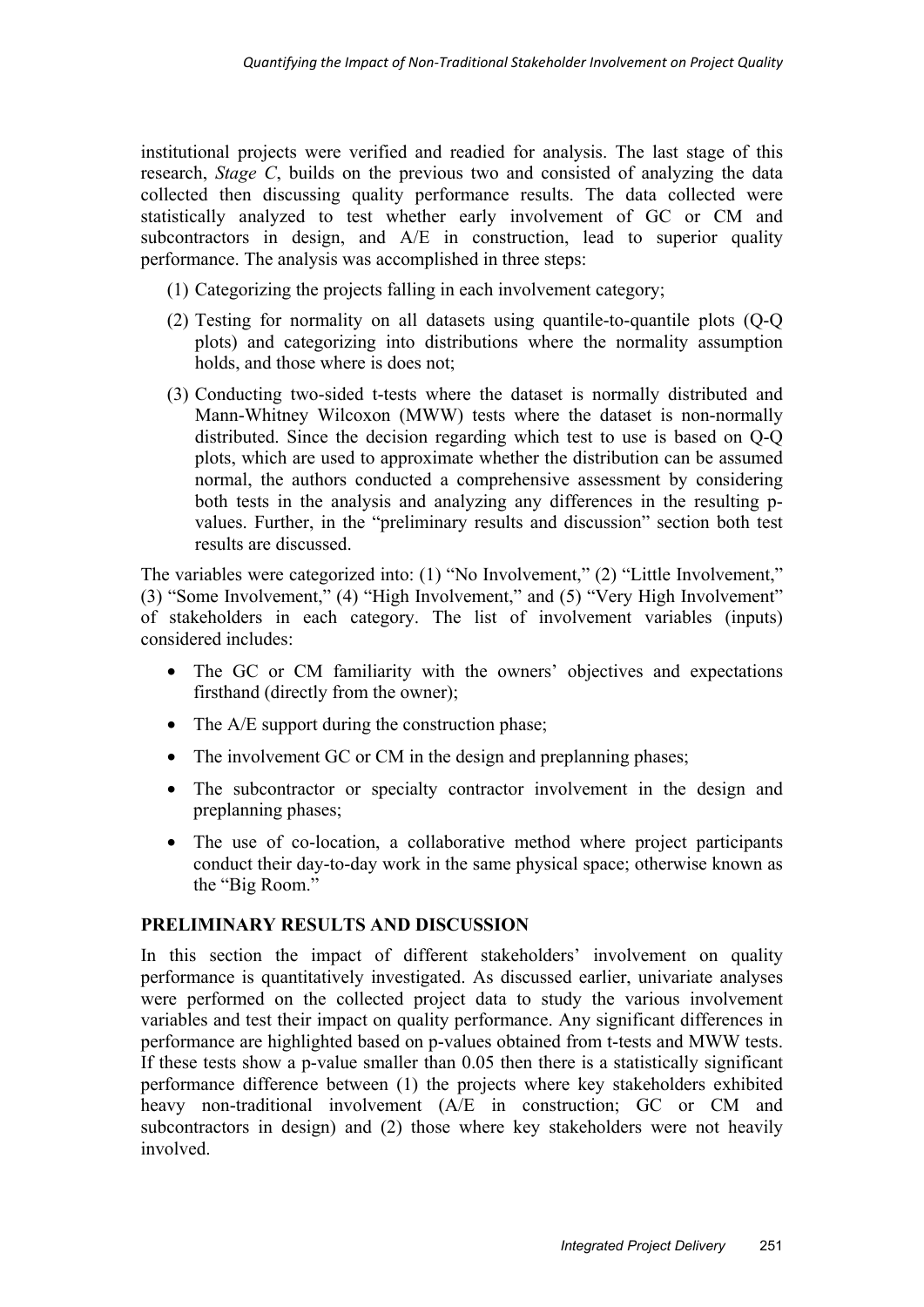Boxplots of the data are presented. A boxplot is a nonparametric graphical summary of data, displaying the sample minimum, lower quartile, median, upper quartile, and maximum. The median value is represented by a thick black line, dividing the data set in half, and the box represents the 50% of the data around the median, whereas the remaining 50% of the data are divided equally above and below the box. Boxplots give a visual representation of the dataset and provide insights regarding the distribution of the data (El Asmar et al. 2013). Figure 1 shows the boxplots of *as-built quality* on the y-axis, and different involvement variables on the x-axes. The median and range from boxplots in the upper left corner makes it clear that the GC or CM's familiarity with the owner's objectives and expectations firsthand shows an increase in the quality of the built facility. Further, the t-test and MWW test on the extent of the GC or CM familiarity with the owner's objectives show statistical significance with p-values of 0.025 and 0.037, respectively, confirming a possible relationship between project quality and GC or CM familiarity with the owner's objectives firsthand.

The upper right corner of Figure 1 shows the A/E support during the construction phase. Here again, the median and ranges in the boxplots show an increase in quality when the A/E are very supportive during the construction phase. The t-test and MWW test illustrate a likely increase in the quality of the project with p-values 0.036 and 0.049 respectively. These values are statistically significant at the 0.05 level.

Further, high involvement of the GC or CM in design illustrates a greater project quality as compared to little involvement of the GC or CM in the design phase (see the center portion of Figure 1). The t-test and MWW test for involvement of GC or CM in design confirms the potential benefit in quality increase, with p-values of 0.00037 and 0.001, respectively.

The lower left corner of Figure 1 shows the involvement of key subcontractors in the design phase. The plots illustrate a greater project quality when subcontractors are involved, as compared to when there is little involvement in the design phase. The ttest and MWW test confirm this likely increase in the quality of the project with pvalues 0.005 and 0.009 respectively. As with previous results, these values are statistically significant at the 0.05 level used for this study.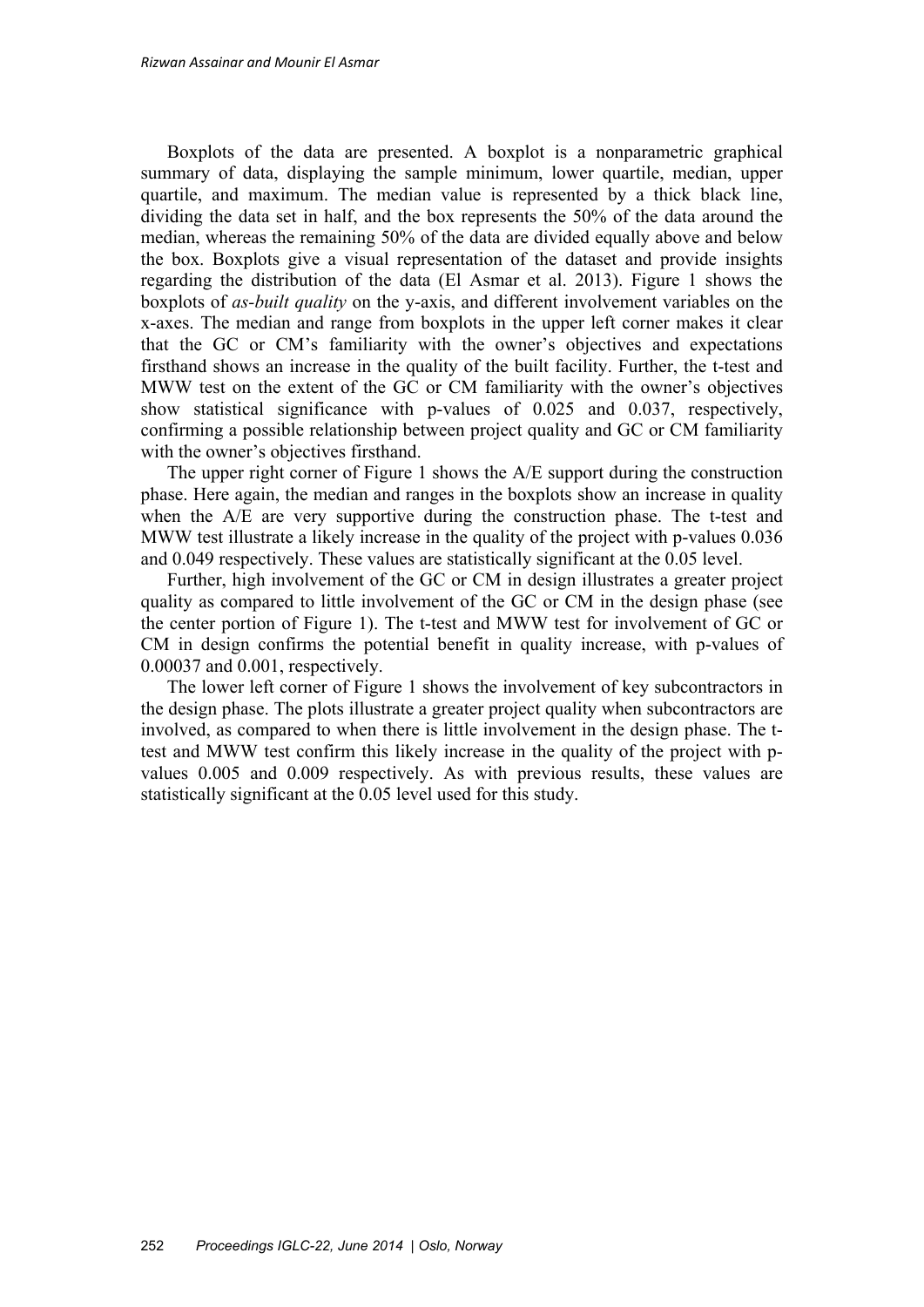

Figure 1: Project Quality versus Stakeholder Involvement

Finally, the lower right corner of Figure 1 shows the co-location of the key project stakeholders and its impact on project quality. The trends of the medians and the ranges show an increase in co-location of stakeholders is associated with higher project quality. The statistical tests show p-values of 0.025 and 0.049, confirming the statistical significance at the 0.05 level.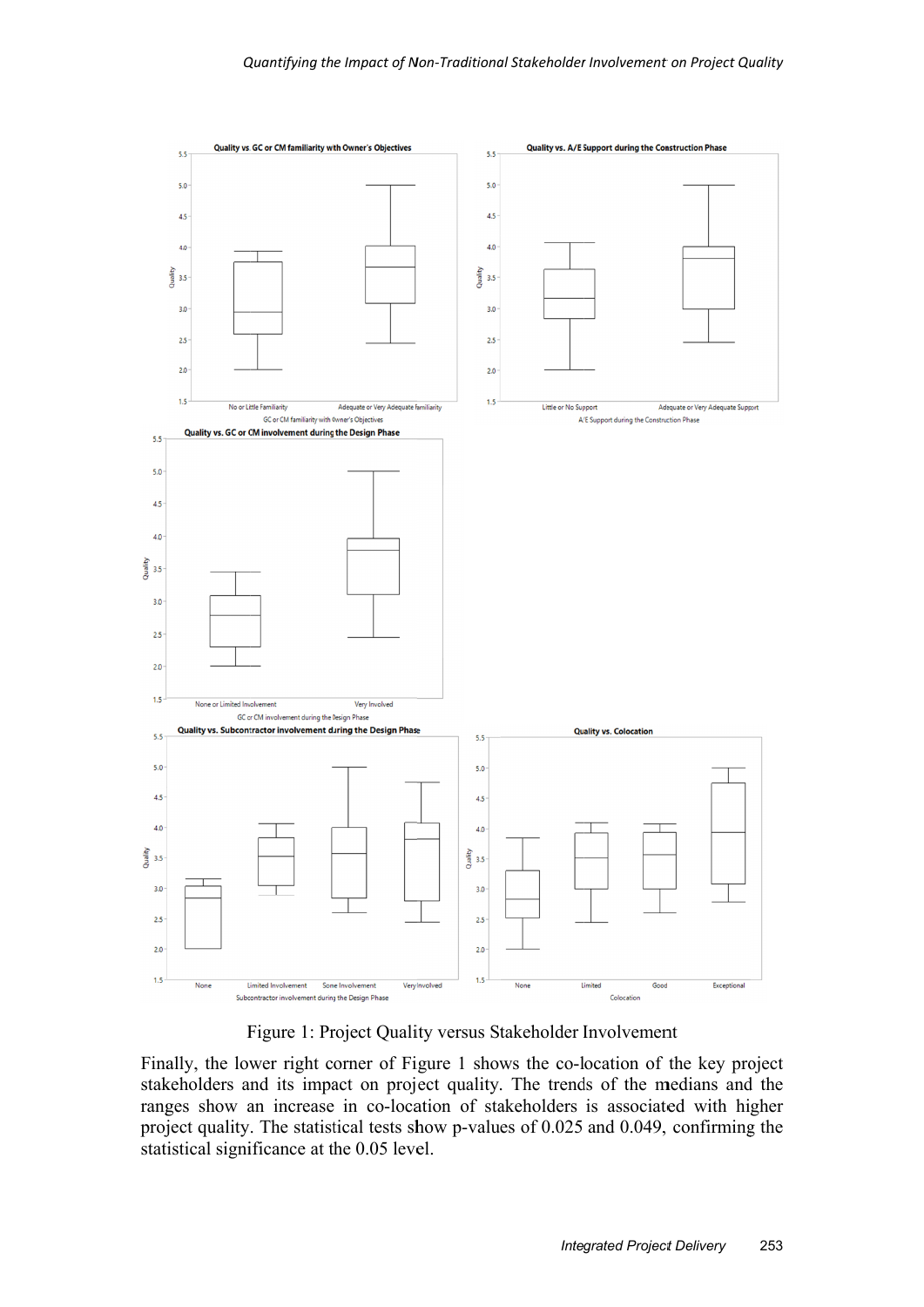## **CONCLUSION**

This study offers insights on the impact of different *stakeholders'* involvement on project quality. Most studies in the literature focused on the two performance metrics of cost and schedule; this paper added the facility quality dimension of performance. The preliminary results show that the as-built quality of the facility increased significantly when the project exhibited early GC or CM involvement in design, GC or CM familiarity firsthand with the owner's objectives, early involvement of subcontractors in design, high A/E support in construction, and use of colocation. The results of this study specifically stem from more than 30 complex vertical construction projects. The next step in this research will include studying the relationships between stakeholder involvement and additional performance metrics, including: cost growth, delivery speed, change orders, requests for information, and safety performance. This research study offers a contribution to the construction engineering and management literature and to the AEC industry by demonstrating quantifiable quality performance benefits with different types and levels of involvement of project stakeholders. The information provided in this paper can be used as a guide for project decision makers, assisting them to adopt different levels of involvement for stakeholders across the design and construction phases of AEC projects.